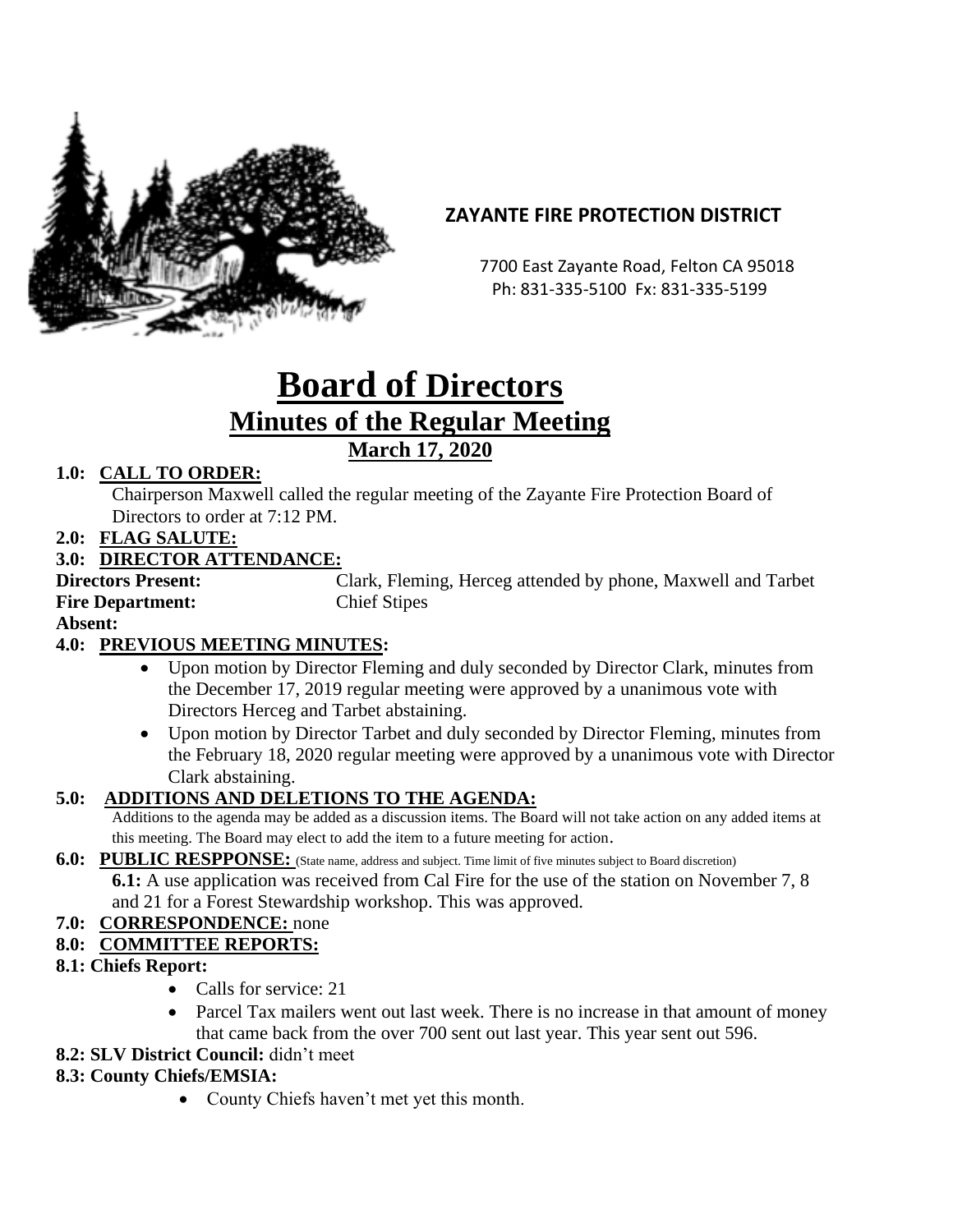- EMSIA didn't meet
- SCAFFAIG: Didn't meet

## **8.4: Operations Section:** Didn't meet

**8.5: Training Section:** Didn't meet

## **9.0: OLD BUSINESS:**

**9.1:** A draft of the audit came back today. Chief Stipes will email the report to everyone to read.

## **10.0: NEW BUSINESS:**

- **10.1:** Covid-19
	- Now is a more prudent time to come together than later in this pandemic. We need to make a plan for future meetings.
	- Station is locked down to the public as of March 13, 2020. This protects the Firefighters during this time.
	- Meetings for the County will now be by phone.
	- Station is being wiped down 2 times a day. Not putting people in harms way. Our older Firefighters will not be going on medical calls.
	- Starting tomorrow there will be a Quick response vehicle that will run to all calls that might be Covid-19 related. This is a trial and there could be another one added if needed in later weeks.
	- Temperatures of onsite Firefighters is being taken twice a day.
	- Director Maxwell did an overview of what we can do to help with what Chief Stipes is saying.
	- Director Herceg would like to do teleconferencing for future meetings.
	- The question was raised as to if we have enough qualified people to fill in for our 60 and over Firefighters?
	- 2/3 of our daytime staff is over 60 years old.
	- Chief Stipes is looking into asking younger Firefighters if they would like to fill in for the older ones. There is enough money to do this. Our department only has 17 Firefighters and we can't afford to lose our old ones.
	- County sign payroll on a month to month basis.
	- Chief Stipes will look into getting tele-conferencing up and running.
	- We need to comply with the Brown Act.
	- Director Clark asked how the people who live here are accountable when they work in places like the jail. There are measures in place to work with this, but Chief Stipes will talk with the Firefighter about this.

**10.2:** Employee Survey

• Director Clark gave an overview of the survey. They met with the Firefighters to reassure them that this is not a trap. The questions were consolidated and narrowed it down to 3 categories. Training, Recruitment, and Moral retention. The Board will look into this and has been asked to email ideas to Chief Stipes.

**11.0: POLICY AND PLANNING**: (As necessary for the District to perform its function as required by law.)

• Goals and objectives were moved to a later meeting

## **12.0: OTHER BUSINESS:**

**13.0: BUDGET AND BILLS:**

**13.1: Approval of Bills:**